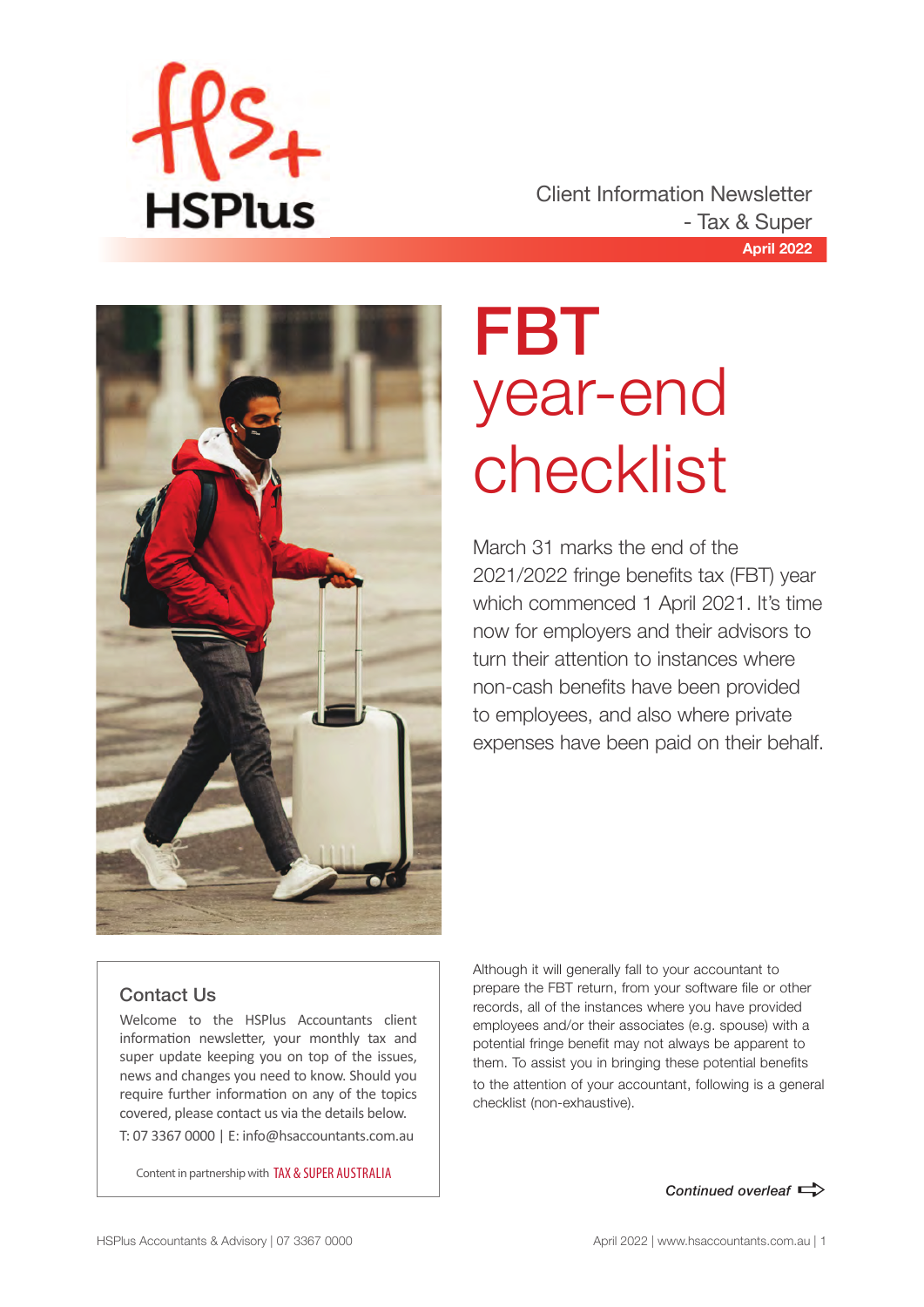### FBT year-end checklist



Did you provide or make available a car that your business (or an associate of the business) owned or leased, to an employee or their associate for private purposes?

*Exemptions include minor, infrequent and irregular non-work-related use by an employee of certain commercial vehicles.*

Did you as an employer reimburse expenses of an employee in relation to a car they owned or leased?

*Exemptions include where the business compensates the employee on a cents per km basis for estimated travel and where the car has not been used for private purposes.*



Did your business provide a loan to an employee or their associate?

*Exemptions include where the loan is strictly related to meeting an employment expense (which must be incurred within sixth months of the loan being made).*

*Exemptions also include loans made by private companies to employees who are also shareholders but the loan is Division 7A compliant.*



Did your business release an employee or their associate from paying an outstanding debt?

*An exemption applies where the debt in question is genuinely written off as a bad debt (as distinct from waived for employment or personal reasons).*

### **HOUSING**

Did your business or an associated entity provide an employee or their associate with the right to use accommodation by lease or licence?

*The benefit may be exempt in the event that it relates to a remote area.*

#### LIVING AWAY FROM HOME **THE ALLOWANCE (LAFHA)**

Did you pay an employee an allowance to compensate them for private non-deductible expenses because they are required to live away from their usual place of residence for work?

*Strict exemption conditions can apply which your accountant can walk you through.*



Did your business reimburse an employee or pay a third-party expense of theirs?

*Exemptions include where the expense would have been otherwise deductible to the employee because it was work-related.*

## CAR PARKING

Did you pay for an employee's car parking expenses or provide them with a car park during the year?

*Various exemptions apply including where the benefit is for a disabled person, or provided by small businesses or certain non-profit employers, or the minor benefit exemption applies.*

### ENTERTAINMENT

- Did your business provide an employee or associate (or in some cases third-parties) with entertainment by way of food, drink or accommodation in connection with this?
- Did your business provide an employee or their associate with a corporate box, a boat or plane for the purpose of providing entertainment, or other premises for the purpose of providing entertainment? $\blacksquare$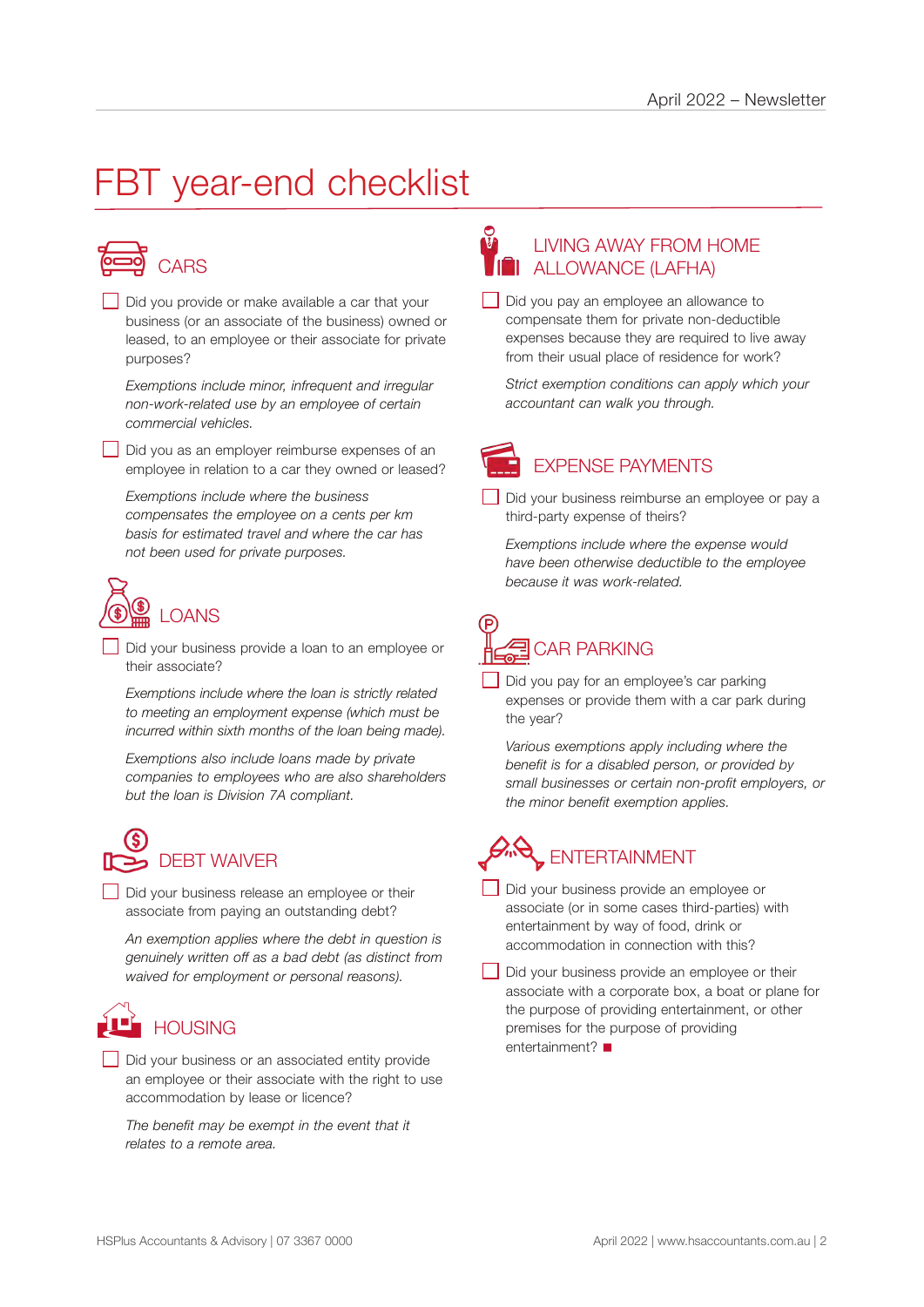# **Record keeping**

Keeping good business records is important for a humber of reasons. It assists you to:

- comply with your tax and superannuation obligations
- gain a greater insight into the financial health of your business, enabling you to make informed decisions
- manage your cashflow
- demonstrate your financial position to prospective lenders, and also potential buyers of your business.

#### ATO REQUIREMENTS

Broadly, the ATO requires that:

- you keep most records for five years from when you obtained the records, or completed the transactions or acts that they relate to – whichever is the later
- you be able to show the ATO your records if they ask for them
- your records must be in English or be able to be easily converted to English.

#### DIGITAL RECORDS

The ATO is reminding business owners that you can keep your records (paper/hard copies) digitally. The ATO accepts images of business paper records saved on a digital storage medium, provided the digital copies are true and clear reproductions of the original paper records and meet the standard record keeping requirements.

Once you have saved an image of your original paper records, you don't have to keep the paper records unless a particular law or regulation requires you to.

However, if you enter information (for example, supplier information, date, amount and GST) from digital or paper records into your accounting software, you still need to keep a copy of the actual record, either digitally or on paper. Some accounting software packages may do both your accounting as well as your record keeping.

#### STORAGE OPTIONS

#### 1. Cloud

If you use cloud storage, either through your accounting software or through a separate service provider, eg, Google Drive, Microsoft Onedrive or Dropbox, ensure:

- the record storage meets the record-keeping requirements
- you download a complete copy of any records stored in the cloud before you change software provider and lose access to them.

#### 2. E-invoicing

Regardless of your E-Invoicing software or system, your business is responsible for determining the best option for storing business transaction data.

You should:

- ensure that your process meets the record-keeping requirements
- discuss your options with your software provider
- talk to your business adviser, if necessary.

#### DIGITAL ADVANTAGES

As the ATO point out, there are many advantages to keeping your records digitally. If, for example, you use a commercially-available software package, it may help you:

- keep track of business income, expenses and assets as well as calculate depreciation
- streamline your accounting practices and save time so you can focus on your business
- automatically calculate wages, tax, super and other amounts, including
	- develop summaries and reports for GST, income tax, fringe benefits tax (FBT) and taxable payments reporting system (TPRS), as required
	- be prepared to lodge your tax and super obligations, including your tax return, business activity statements (BAS) and taxable payments annual report (TPAR) if you are a business that is required to
	- send some information to the ATO online (if the package meets ATO requirements), for example, your activity statement
	- meet your legal Single Touch Payroll (STP) reporting obligations
- back up records using cloud storage to keep your records safe from flood, fire or theft.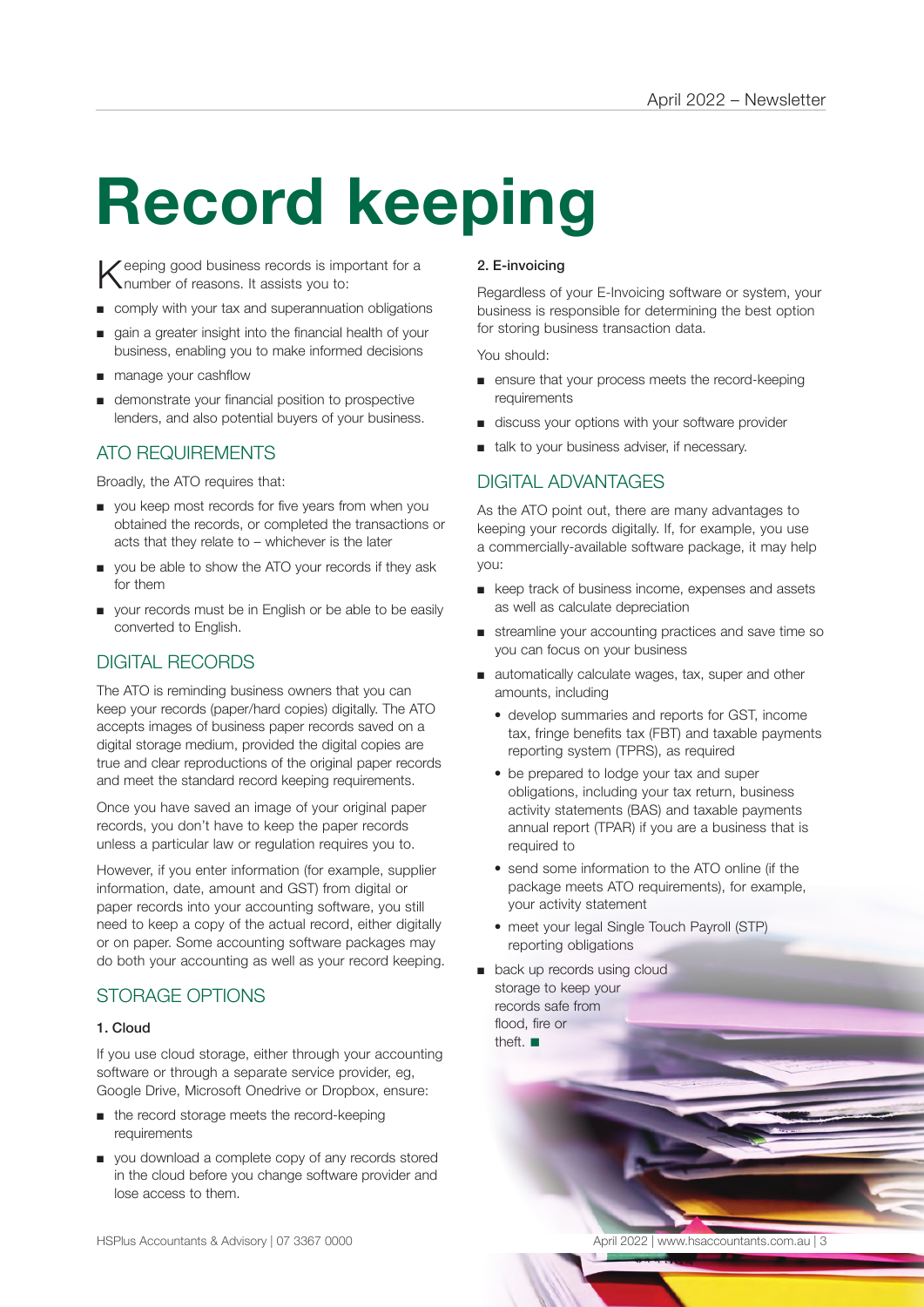## ATO's new crackdown on Discretionary Trusts

he ATO has just updated its guidance around trust distributions made to adult children, corporate beneficiaries and entities that are carrying losses. Depending on the structure of these arrangements, there is a potential that the ATO may take an unfavourable view on what were previously understood to be legitimate arrangements.

#### **Background**

For various reasons, including legal tax minimisation and asset protection, many business owners operate their affairs through a trust structure. While trust structures are legitimate, the ATO has become increasingly sceptical of the motivations behind the use of trusts which it believes in many cases are motivated chiefly by tax minimisation. In February 2022, the ATO updated its guidance directly focusing on how trusts distribute income, and to whom! Consequently practices which may have once been previously accepted may now not be. This may result in higher taxes for family groups in particular – both going forward, and potentially retrospectively.

#### **Target**

The ATO is chiefly targeting arrangements under s100A of the Tax Act, specifically where trust distributions are made to a low rate tax beneficiary but the real benefit of the distribution is transferred or paid to another beneficiary usually with a higher tax rate. In this regard, the ATO's new Taxpayer Alert (TA 2022/1) illustrates how s100A can apply to the quite common scenario where a parent benefits from a trust distribution to their adult children.

Released at the same time, the ATO's new draft ruling states that for the new guidance to potentially apply, one or more of the parties to the agreement must have entered into it for a purpose (not necessarily a sole, dominant purpose) of securing a tax benefit. This sets the bar quite low and may capture a number of arrangements.

#### Assessing the risk

The ATO released an accompanying guideline providing taxpayers with a risk assessment framework for them to work through with their accountants to assess the level of risk involved in current and past distribution arrangements. In the guideline, the ATO has provided a

number of examples of high-risk arrangements that are actually quite common and include:

- 1. Arrangements where the presently entitled beneficiary lends or gifts some or all of their entitlement to another party and there is a tax benefit obtained under the arrangement
- 2. Arrangements where trust income is returned to the trust by the corporate beneficiary in the form of assessable income and the trust obtains a tax benefit
- 3. Arrangements where the presently entitled beneficiary is issued units by the trustee (or related trust) and the amount owed for the units is set-off against the beneficiary's entitlement
- 4. Arrangements where the share of net income included in a beneficiary's assessable income is significantly more than the beneficiary's entitlement
- 5. Arrangements where the presently entitled beneficiary has losses.

For arrangements that fall into the high-risk category, the ATO advises that it will conduct further analysis on the facts and circumstances of the arrangement as a matter of priority. If further analysis confirms the facts and circumstances of your arrangement are high risk, they may proceed to audit where appropriate.

#### What next?

The ATO's new ruling and guidelines are still in draft form, and are expected to be finalised soon. Once finalised, they are intended to apply both prospectively and retrospectively. However, for entitlements conferred before 1 July 2022, the ATO has indicated it will stand by any administrative position reflected in its prior website quidance before the new material was released.  $\blacksquare$ 

If you have any concerns about your trust distributions and exposed risk to Section 100A, you should contact your accountant for a discussion based on your personal circumstances. **i**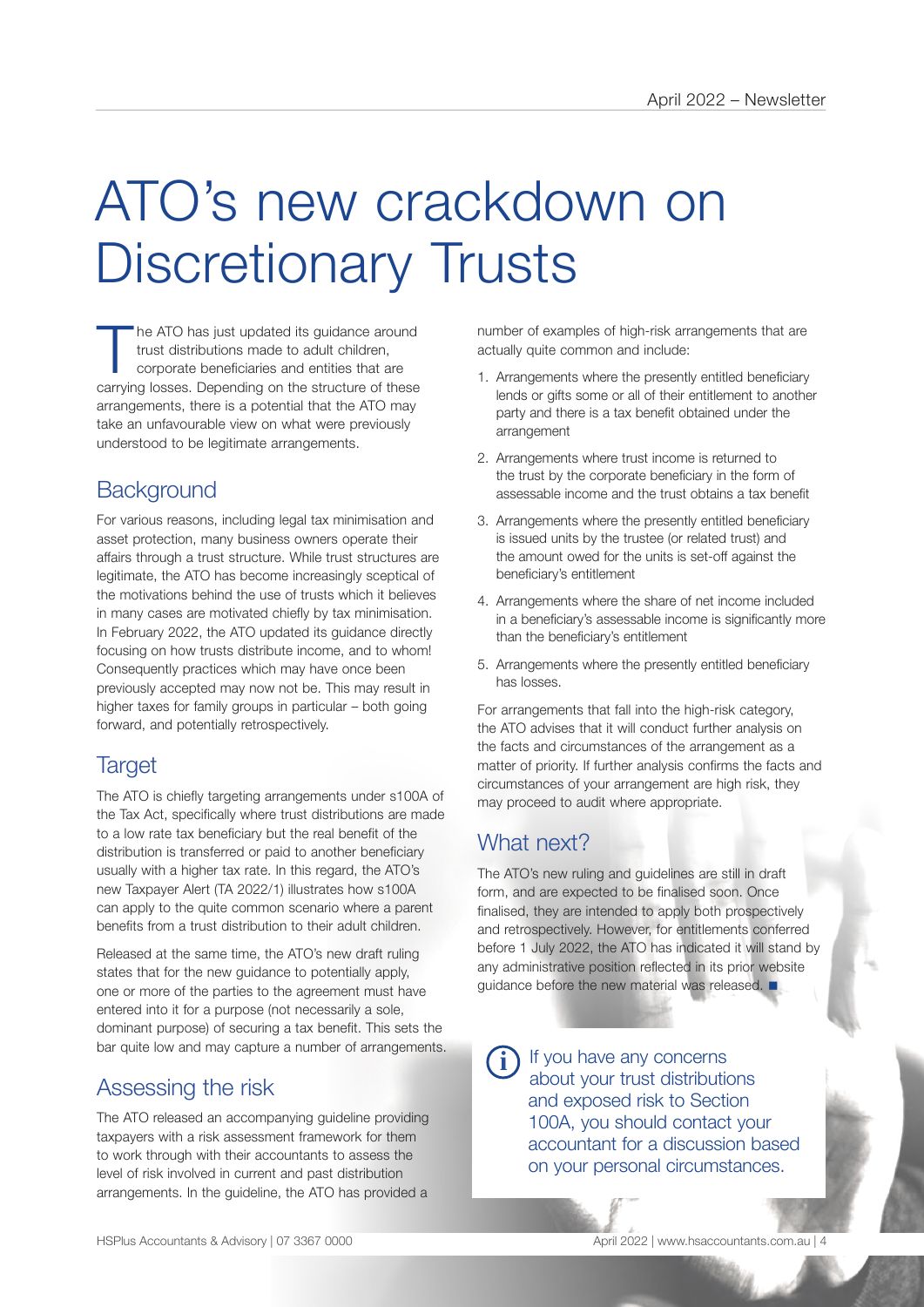## Ridesharing: **The Driver**

Uber and other ride-sourcing facilitators have become increasingly popular over recent years. From a driver's standpoint, there are a number of tax issues potentially in play. See overleaf for the tax implications from a rider's perspective.

#### INCOME

Income from a driver's ride-sourcing activities must be declared in their tax return irrespective of the amount they earn, and irrespective of whether they have another job. The amount to be declared is the full fare (including or "grossed-up" by the facilitator's fee, less GST). The full fare amount must be declared in a driver's personal tax return (or in an entity's return if they are operating through a company, trust etc.).

#### **EXPENSES**

Expenses (less GST) incurred by drivers in operating their ride-souring activities are deductible. However, not all expenses will be deductible and may need to be reduced/apportioned to take account of any private use of the vehicle. The following common expenses are not deductible – fines (e.g. speeding or parking), cost of own meals and drinks during shifts, and clothing except if either compulsory or noncompulsory clothing that is unique and distinctive to the Facilitator you drive for.

In instances where a vehicle is being claimed in the driver's personal tax return, the costs will be claimed using either of the following methods:

#### 1. Cents per kilometre

Whereby you claim a set number of cents per kilometre travelled (currently 72 cents). The advantage of this method is very little record keeping is required. You only need to be able explain how you arrived at your calculation – you do not need any documentary evidence in the way of receipts or log books etc. Even where you travel more than 5,000 kilometres, you may still elect to use this method (and save the hassle on the record-keeping requirements that are required under the logbook method) by capping your claim at 5,000

kilometres. In summary, this method can be appealing to drivers who:

- Have travelled less than 5,000 business kilometres
- Have older vehicles (therefore depreciation and interest costs are low)
- Have not kept, or do not wish to keep, records of kilometres travelled. This method incorporates all car expenses including petrol, servicing, depreciation, etc. You can make no further car expense claim.

#### 2. Logbook

Under this method, your claim is based on the business use percentage of each car expense, which is determined by a logbook that must have been kept for a minimum 12-week period.

This logbook must be updated every five years or where there has been a change to the percentage of business use (by more than 10%). To ease the record-keeping burden, check out one of the innumerable logbook 'apps' on the market, either from the App Store or Google Play as the case may be.

In summary, under this method you can claim all expenses that relate to the operation of the car, at your percentage of business use, as established from your logbook. This method generally gives the best result where the vehicle has substantial business use. Drivers can calculate their claim and determine which method provides the largest deduction, by using the ATO's Work-related car expenses calculator on its website.

#### GST

*Continued overleaf*  $\Rightarrow$ Under general GST law, you are only required to register for where you are carrying on an enterprise and your annual turnover is \$75,000 or more. However, where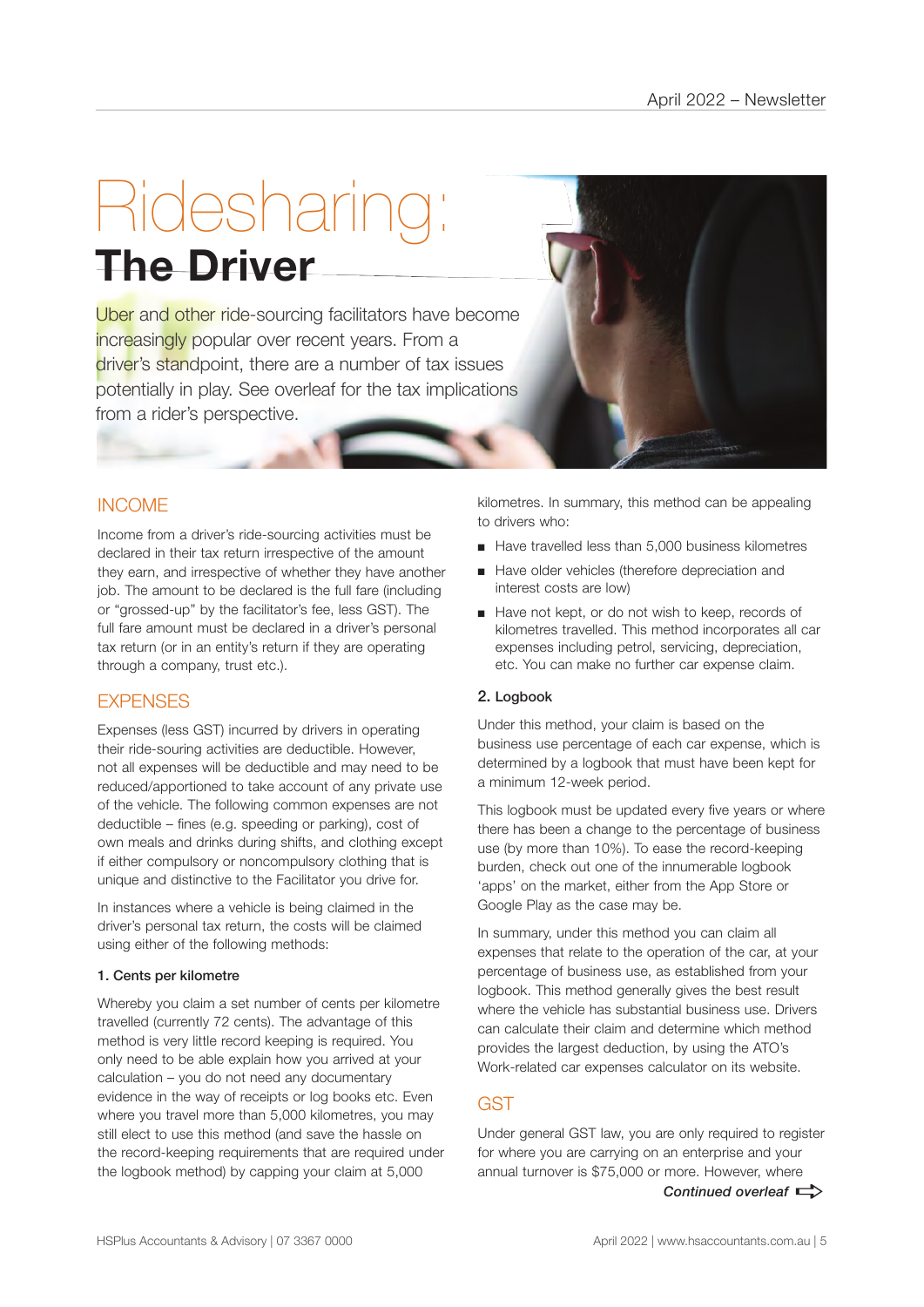#### Ridesharing: The driver (continued)

your enterprise involves providing 'taxi travel' you must register for GST irrespective of the level of turnover. The ATO adopts a broad interpretation of 'taxi' to include cars made available for public hire to transport passengers in return for a fare (but not including trucks and bike courier services). The Federal Court has confirmed this interpretation. Drivers therefore generally must register for, and charge, GST as soon as they commence operating.

#### **ARN**

Drivers generally speaking will always be 'carrying on an enterprise', and therefore should register for an ABN. The only instance where it's conceivable that a driver would not be carrying on an enterprise would be where they are an employee of the facilitator. This is rare, however.

### Ridesharing: **The rider**

This article examines the tax implications from a rider's perspective.

#### **DEDUCTION**

The same principles apply as per taxi fares. Where the fare is business-related, for example you are travelling from your office to a client's premises, the fare will be deductible in full. However, where the travel is personal the fare is not deductible. This includes travel between home and work. That is, trips between your home and regular place of work can't be claimed even if you:

- live a long way from your regular place of work
- work outside normal business hours for example, shift work or overtime
- $\Box$  do minor work-related tasks eq, picking up the mail on the way to your regular place of work or home
- go between your home and your regular place of work more than once a day
- are on call eg, you are on stand-by duty and your employer contacts you at home to come into work
- have no public transport near where you work
- do some work at home.

To evidence the deduction, the rider will need documentation. The good news is that Uber, and we suspect other facilitators, will provide you with sufficient documentation to substantiate your deduction. You obtain this by logging back into their 'app' after the ride.

#### **GST**

To claim GST on a fare, the trip must be businessrelated (see earlier), and the rider must be in possession of a valid Tax Invoice. For many fares however, a Tax Invoice will not be required as the total fare may be less than \$82.50 (including GST). Where this is the case, any of a Tax Invoice, a docket, an invoice, or a receipt will suffice for your GST claim.

The question then arises, what actual documentation does Uber or the driver provide at the conclusion of the ride? In the vast majority of cases, the driver will not provide you with any documentation (e.g. invoice etc.). Rather, after the ride, if you visit Uber's 'app' they will on behalf of the driver provide you with a tax invoice if the driver is registered for GST. Tax Invoices are provided by Uber even where the fare is below \$82.50. We can confirm that the standard Uber-provided Tax Invoices are in full compliance with the ATO's requirements. You will need to check the documentation of other facilitators for compliance.

#### ABN WITHHOLDING

Another relevant tax issue is ABN Withholding. Under this regime, if a supplier of a good or service does not provide an ABN and the total payment for that good or service is more than \$75 (excluding GST), the recipient generally has to withhold the top rate of tax (currently 45%) from the payment and pay it instead to the ATO. Having withheld from the payment, the recipient of the supply must then complete a PAYG payment summary – withholding where ABN not quoted and give it to the supplier at the same time the net amount is paid to them or as soon as possible after. However there are various exceptions. In the absence of one of these exceptions applying, this then raises the question of whether the rider would be liable for penalties for failing to withhold.

The reality is that under a typical ride-sourcing model (and certainly with Uber), the Rider is not in a position to withhold the 45% penalty as the payment they make for the fare is in the form of a direct debit of the Rider's credit card. Therefore, it would be very difficult to imagine the ATO penalising Riders for not withholding when, in a physical sense, they have no ability to do so.  $\blacksquare$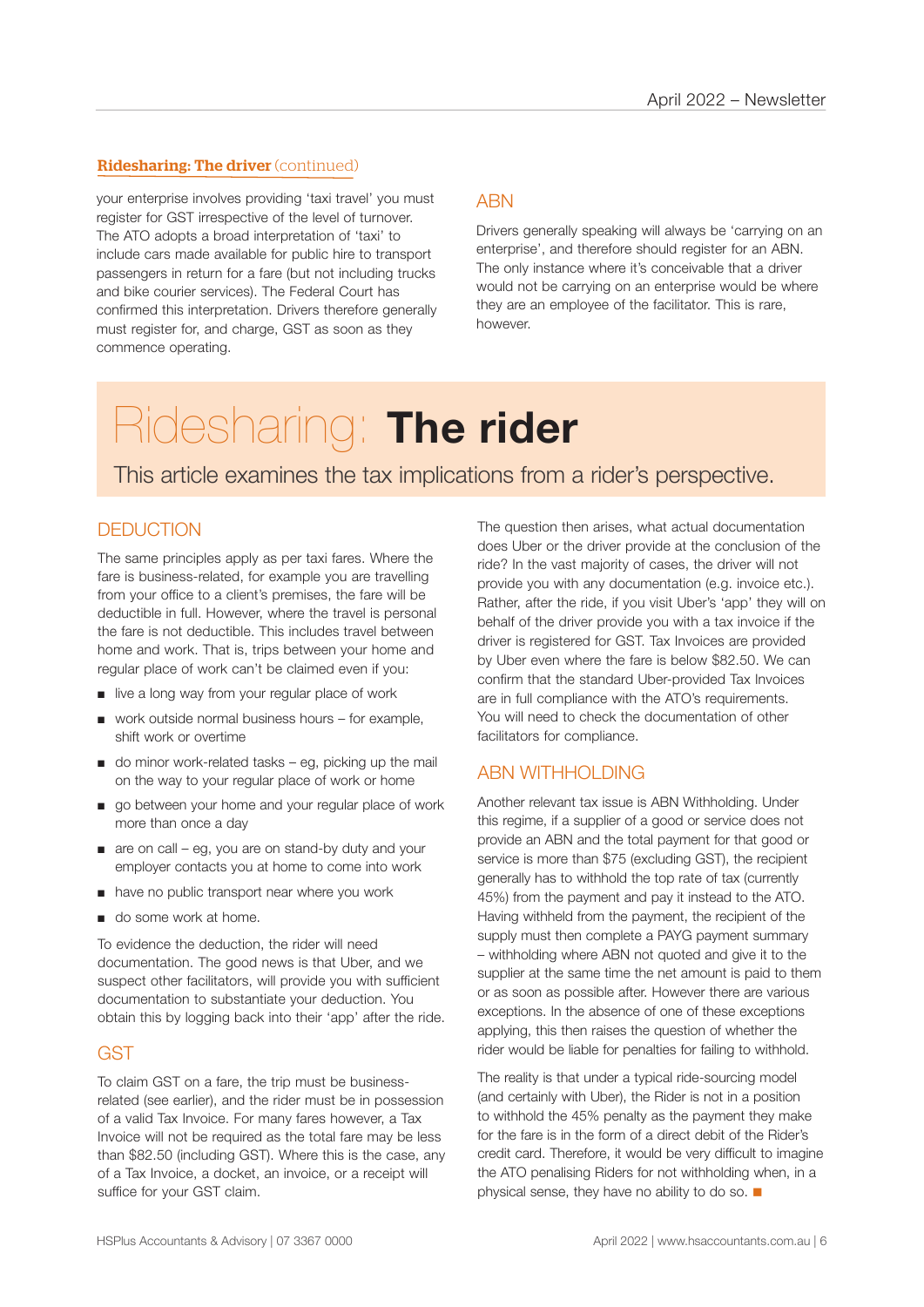## **Salary** sacrificing to super

Are you an employee thinking of putting some of your pre-tax income into superannuation to boost your retirement savings? This is known as salary sacrifice, and the good news is that it can benefit you and your employer.

#### What is salary sacrifice?

An effective salary sacrifice agreement (SSA) involves you as an employee, agreeing in writing to forgo part of your future entitlement to salary or wages in return for your employer providing you with benefits of a similar value, such as increased employer superannuation contributions.

Contributions made through a SSA into superannuation are made with pre-tax dollars and do not form part of your assessable income. This means salary sacrifice contributions are not taxed at your marginal tax rate (MTR) and will instead be subject to superannuation contributions tax of up to 15% when received by your superannuation fund and will count toward your concessional contributions (CC) cap.

The CC cap is a limit to how much you can contribute to superannuation. The combined total of your employer superannuation guarantee (SG) and salary sacrificed contributions must not be more than \$27,500 per financial year. Note that there are other, very rare types of contributions that also contribute towards your CC cap.

For most people, the 15% contributions tax will be lower than their MTR. You benefit because you pay less tax while boosting your retirement savings.

Your employer also benefits because salary sacrifice contributions are tax deductible to them and there is no limit to the amount of their contribution/deduction.



However, this is not the case for employees. Salary sacrifice contributions in excess of your CC cap will be included in your assessable income and taxed at your MTR. You will however be entitled to a 15% non-refundable tax offset to compensate for the tax paid by the superannuation fund on the same excess contribution.

*Continued overleaf* 



#### Division 293 tax on higher income earners

If you earn more than \$250,000 pa in income, you will pay an additional 15% tax on your CCs. For many impacted people however, CCs are still worthwhile as even though they pay 30% tax on CCs, this is still less than the top MTR of 47% (including Medicare levy) that applies to high income earners who are liable for Division 293 tax.

The additional Division 293 tax is administered by the ATO who will work out if you need to pay the tax based on information in your tax return and data the ATO receives from your superannuation fund(s).